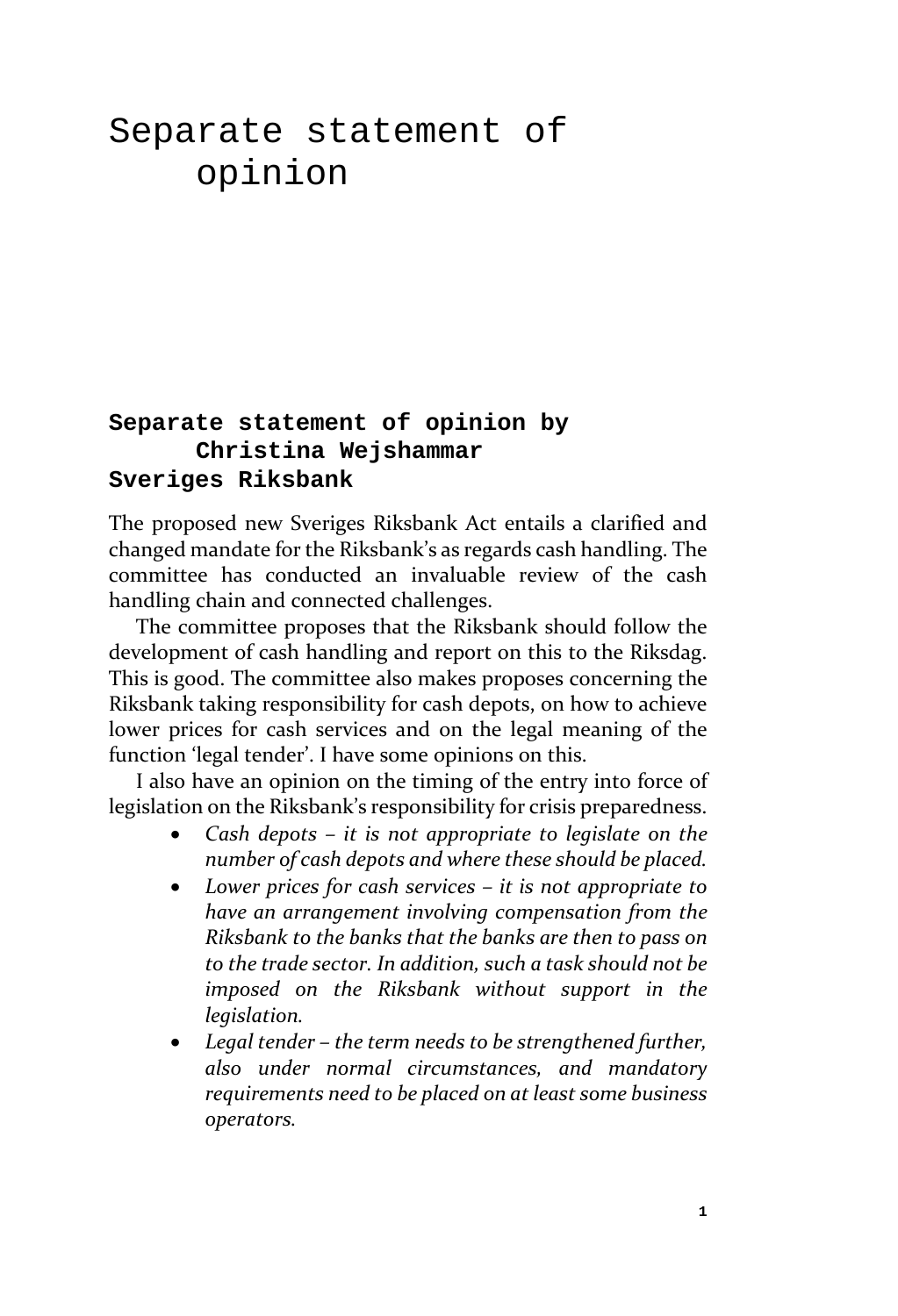• *Crisis preparedness – the legislative proposal should enter into force on 1 July 2021 so that the necessary measures for the total defence of the financial sector can be adopted as soon as possible.*

### **Cash depots**

It is reasonable for the Riksbank to be given clear responsibility for the existence of cash depots in the country and that there is flexibility regarding how the Riksbank is to fulfil this task. However, it is not appropriate to legislate on the number of depots and where these should be placed. The proposal contradicts the flexibility that is needed for the Riksbank to be able to act for cash handling to be as efficient as possible within the framework of the Riksbank's task to contribute to the availability of cash throughout the entire country.

## **Lower prices for cash services**

According to the committee, central government, via the Riksbank, must support the cash supply chain by working for pricing in the wholesale channel that leads to lower costs for the trade sector and others. The aim of this is stated to be to support cash handling in its entirety by reducing the trade sector's costs and thereby contributing towards fewer traders choosing to become cash-free. According to the report, the Riksbank should also monitor whether any price cuts in the wholesale channel for the deposit and withdrawal of cash are passed on, to the greatest extent possible, in the retail channel to end users so that traders and smaller banks providing cash handling face lower prices for cash. The inquiry has not analysed more closely how the Riksbank could affect other participants in the cash handling chain in such a manner as to lead to lower prices for end users, or which tools it would need for this.

In light of this, it is difficult to understand how the Riksbank – via compensation to the banks that is to lead to price cuts in the wholesale channel for the deposit and withdrawal of cash – shall be able to ensure that these cuts are passed on in the retail channel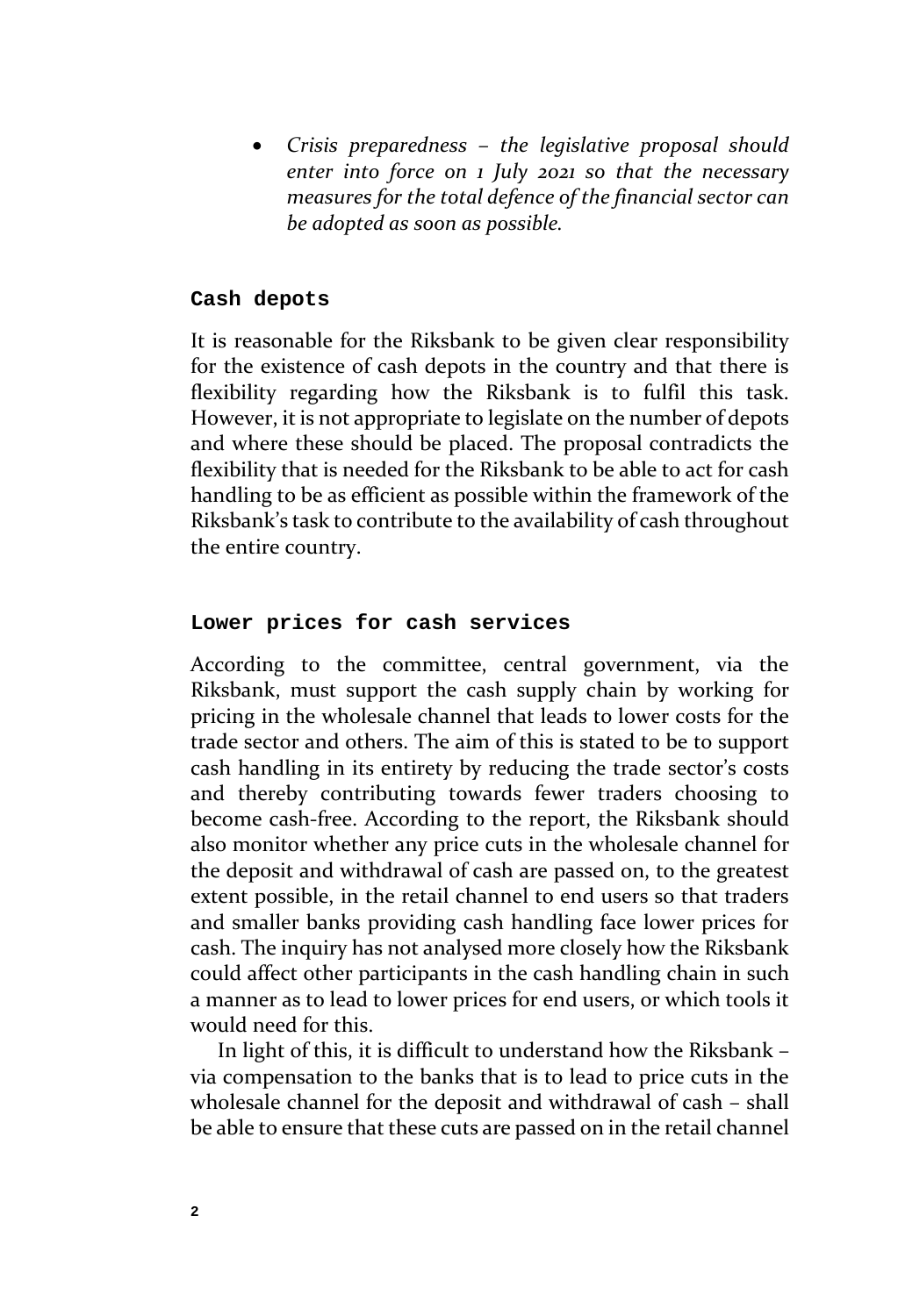to end users so that traders and smaller banks face lower prices for cash handling. Instead, such a proposal risks only benefiting larger banks and other credit institutions.

In addition, the Riksbank is given no tools to affect and follow up pricing for end customers and to sanction those institutions not passing on lower costs to end users to a corresponding extent.

However, I note that there is no legislative proposal in this area, just preparatory statements. In my opinion, it is not appropriate for the Riksbank to be charged with such responsibility through preparatory statements alone.

## **The term 'legal tender' needs to be strengthened further**

It is positive that the term 'legal tender' is being strengthened and that the obligation to accept cash will become binding in states of heightened alert. In addition, there is a declaration that the public sector should also accept cash in times of peace. However, the term 'legal tender' also needs to be strengthened in relation to the current situation in peacetime. One reason for this is that there are groups in society living in financial and/or digital exclusion and who are thus not only dependent on being able to withdraw cash but also on being able to pay with it. Another reason is that it is difficult to get cash to function in the manner intended during heightened alert and war if cash is not already used to a certain extent in peacetime. It is therefore reasonable for business operators selling vital goods and services to individuals to be obliged to accept legal tender even under normal circumstances.

Means of payment act like an ecosystem. This means that there must be both access to and a way to use a means of payment for it to function. Under the inquiry's proposals, the asymmetry will continue, as there only exists legal support on the side of availability and not on the side of use. In light of this, it would have been appropriate to demand that business operators be obliged to accept cash from consumers, as they are in Denmark and Norway. As mentioned above, this should apply, in any case, to such business operators as supply vital goods and services to consumers.